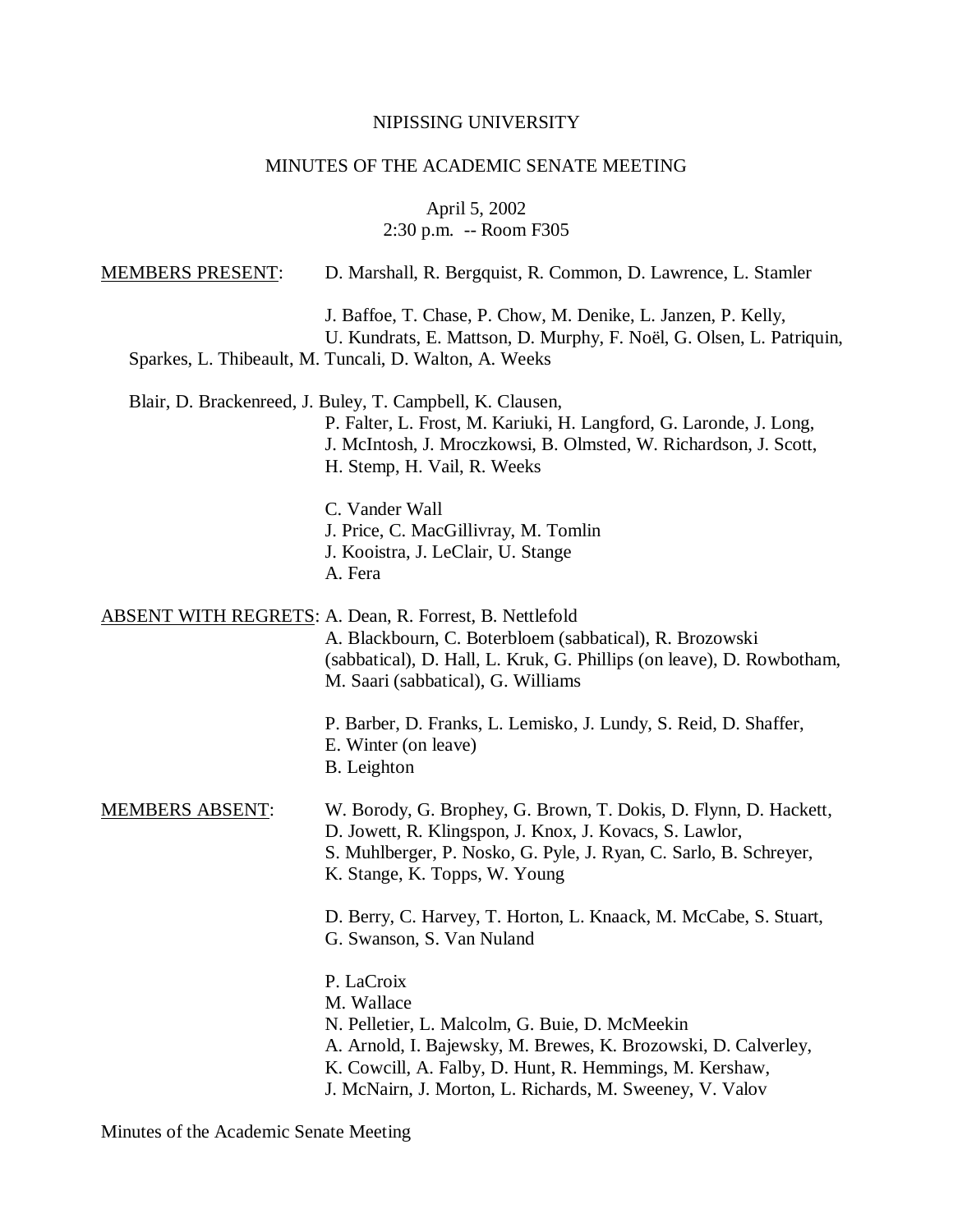MOTION #1: Moved by L. Frost, seconded by D. Berry that the minutes of the regular meeting of the Academic Senate dated March 8, 2002 be adopted. CARRIED

## ANNOUNCEMENTS

The President announced that a Special Senate meeting would be scheduled for Friday, April 26 to approve the Education graduates. He provided an update on the budget, stating that Nipissing will be unable to add resources comparable to the additional new students that will be admitted to the university. He noted the 40% increase in applications and commended the faculty's dedication and commitment as being primary causes for the increase in applications. Dr. Marshall stated that universities have a brief opportunity (six months) to work with the current government. The President remarked that Nipissing had received a special grant allocation of \$230,805 for achieving the #1 ranking of all universities in Ontario on the government of Ontario's performance indicators. The Senate Chair announced that it had been an exceptional year for both students and faculty with regard to NSERC and SSHRC awards. Dr. Hall, Dr. Janzen, Dr. Brown and Dr. Kari Brozowski had SSHRC award approvals and Dr. Kovacs, Dr. Murphy and Dr. Andrew Weeks had received NSERC awards. In addition, three students: Meghan Sweeney, Duane May and Nathalie Gottschall received NSERC awards. Congratulations were extended to all recipients. The approximate total of faculty NSERC and SSHRC grants per year stands at \$80-85,000 which is very close to the \$100,000 figure necessary to qualify for a CRC chair.

On behalf of the Dean of Arts and Science, Prof. Bergquist circulated a list of academic achievement award winners for the month of February. The Dean of Education reported that Dr. Reid had accepted the position of Director for the Brantford initiative.

Julie Price introduced herself as the interim NUSU President during Brock Leighton's absence. She has been elected as NUSU's President for the 2002/2003 academic year. Ms. Price made several announcements including the NUSUC appreciation awards, an annual general meeting at the end of April, and plans for a very productive summer. Mark Tomlin shared with senators an announcement made by the students at the Board of Governors meeting held on April 4. He stated that a student campaign had been mounted to illustrate how northern schools are underfunded. The students are seeking the university's support and will submit a motion at the May Senate meeting.

University Curriculum Committee

MOTION #2: Moved by R. Common, seconded by L. Stamler that the Summary Report of the Curriculum Committee dated March 20, 2002 be received. CARRIED

Minutes of the Academic Senate Meeting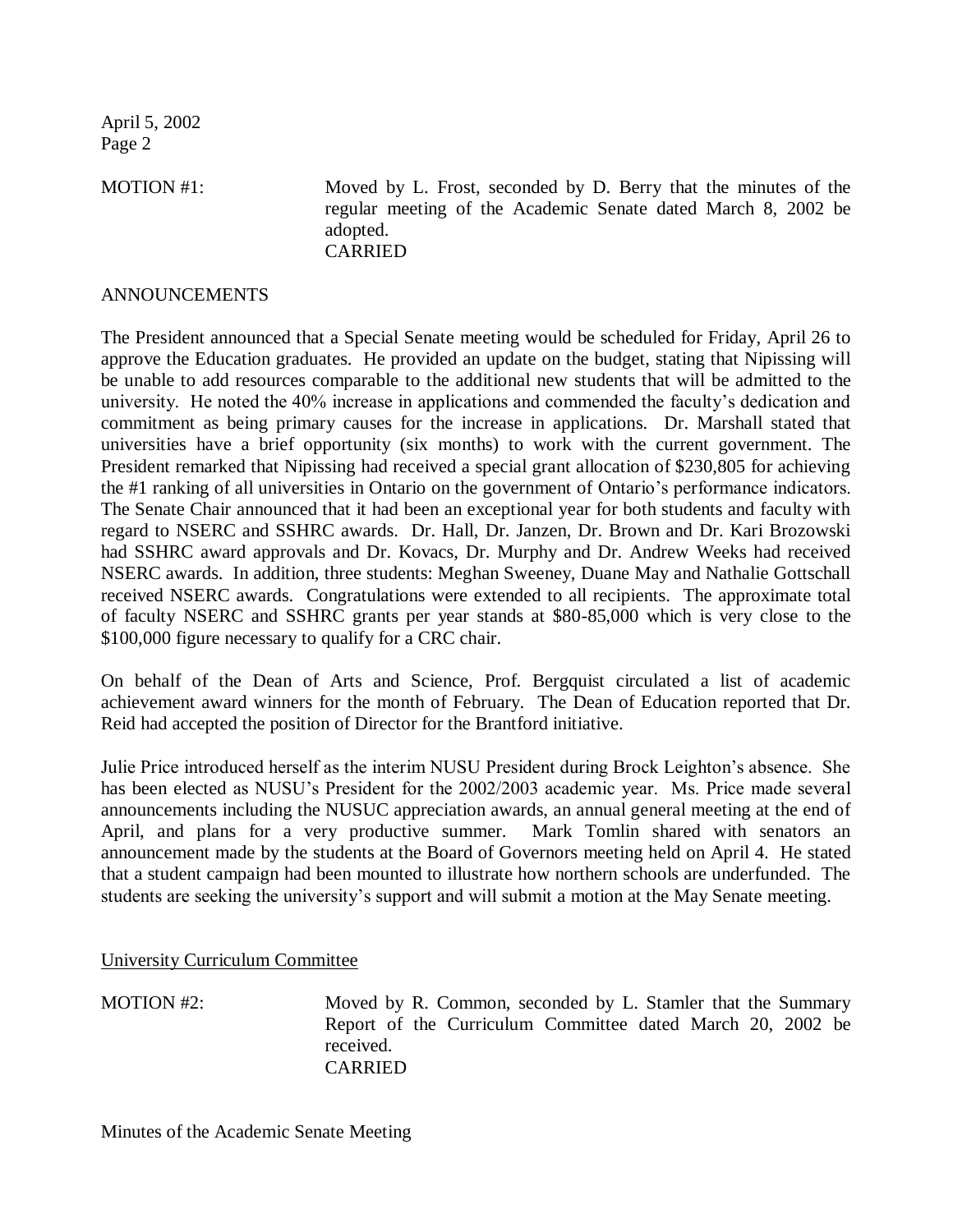| MOTION #3:        | Moved by R. Common, seconded by L. Frost that the Senate<br>document entitled "Senate Academic Regulations and Policies,<br>September 2001" be amended to add EDUC 4683 Introduction to<br>Mental Health Issues in Schools.<br><b>CARRIED</b> |
|-------------------|-----------------------------------------------------------------------------------------------------------------------------------------------------------------------------------------------------------------------------------------------|
| <b>MOTION #4:</b> | Moved by R. Common, seconded by D. Walton that the Senate<br>document entitled "Senate Academic Regulations and Policies,<br>September 2001" be amended to add CLAS 3115E Intermediate Latin<br>П.<br><b>CARRIED</b>                          |
| <b>MOTION #5:</b> | Moved by R. Common, seconded by G. Laronde that Senate consider<br>Motions #4-6 of the University Curriculum Committee Report dated<br>March 20, 2002 as one omnibus motion.<br><b>CARRIED</b>                                                |
|                   | Motion #4: That the Senate document entitled "Senate Academic"<br>Regulations and Policies, September 2001" be amended to modify the<br>Program Requirements for BSc4(ESPG).                                                                  |
|                   | Motion #5: That the Senate document entitled "Senate Academic"<br>Regulations and Policies, September 2001" be amended to modify the<br>Program Requirements for BA3(ENVI).                                                                   |
|                   | Motion #6: That the Senate document entitled "Senate Academic<br>Regulations and Policies, September 2001" be amended to modify the<br>Program Requirements for BA4(ENVI).                                                                    |
| <b>MOTION #6:</b> | Moved by R. Common, seconded by J. Buley that Motions #4-6 of the<br>University Curriculum Committee Report dated March 20, 2002 be<br>approved as one omnibus motion.<br><b>CARRIED</b>                                                      |
| MOTION #7:        | Moved by R. Common, seconded by L. Janzen that Senate consider<br>Motions #7-9 of the University Curriculum Committee Report dated<br>March 20, 2002 as one omnibus motion.<br><b>CARRIED</b>                                                 |
|                   | Motion #7: That the Senate document entitled "Senate Academic<br>Regulations and Policies, September 2001" be amended to add ENGL<br>3136E Studies in Nineteenth-Century Literature I.                                                        |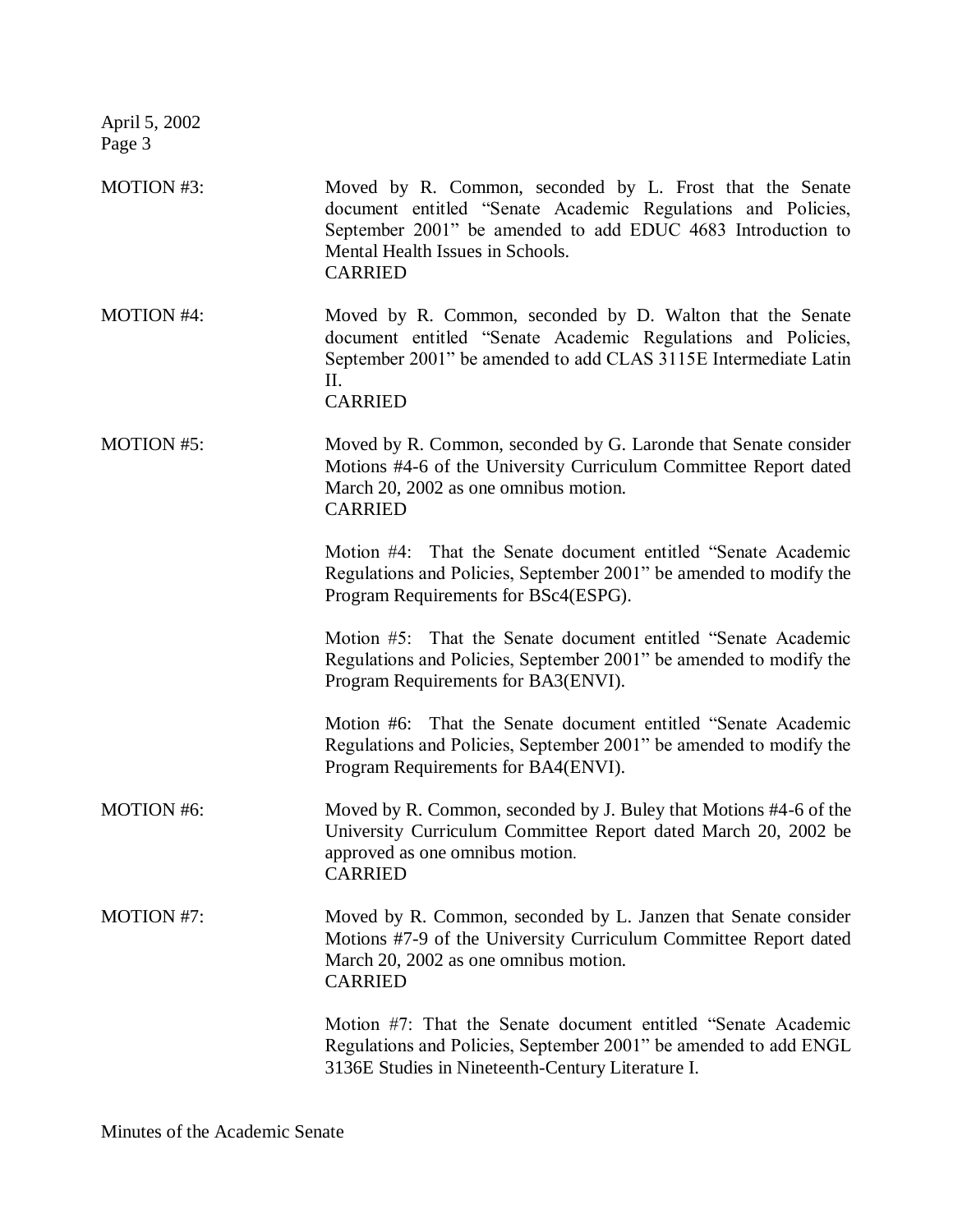|                   | Motion #8: That the Senate document entitled "Senate Academic"<br>Regulations and Policies, September 2001" be amended to add ENGL<br>3137E Studies in Nineteenth-Century Literature II.         |
|-------------------|--------------------------------------------------------------------------------------------------------------------------------------------------------------------------------------------------|
|                   | Motion #9: That the Senate document entitled "Senate Academic"<br>Regulations and Policies, September 2001" be amended to modify the<br>BA(Honours) in English Literature.                       |
| <b>MOTION #8:</b> | Moved by R. Common, seconded by L. Janzen that Motions #7-9 of<br>the Curriculum Committee Report dated March 20, 2002 be approved<br>as one omnibus motion.<br><b>CARRIED</b>                   |
| MOTION #9:        | Moved by R. Common, seconded by M. Tuncali that Senate consider<br>Motions #10-14 of the University Curriculum Committee Report<br>dated March 20, 2002 as one omnibus motion.<br><b>CARRIED</b> |
|                   | Motion #10: That the Senate document entitled "Senate Academic"<br>Regulations and Policies, September 2001" be amended to add the<br>following courses to the Senate approved list of courses:  |
|                   | MATH 2076E Probability and Statistics I                                                                                                                                                          |
|                   | MATH 2116E Geometry                                                                                                                                                                              |
|                   | MATH 3126E Number Theory                                                                                                                                                                         |
|                   | MATH 3127E Combinatorics and Graph Theory                                                                                                                                                        |
|                   | MATH 3137E Real Analysis II                                                                                                                                                                      |
|                   | MATH 3157E Algebra II                                                                                                                                                                            |
|                   | MATH 3166E Topology<br>MATH 3267E Differential Equations II                                                                                                                                      |
|                   | MATH 3276E Probability and Statistics II                                                                                                                                                         |
|                   | MATH 3286E Mathematics of Finance                                                                                                                                                                |
|                   | MATH 3296E Mathematical Modeling                                                                                                                                                                 |
|                   | MATH 2306E History of Mathematics                                                                                                                                                                |
|                   | MATH 2386E Problem Solving                                                                                                                                                                       |
|                   | MATH 3396E Selected Topics I                                                                                                                                                                     |
|                   | MATH 3397E Selected Topics II                                                                                                                                                                    |
|                   | MATH 4496E Senior Research Project I                                                                                                                                                             |
|                   | MATH 4497E Senior Research Project II                                                                                                                                                            |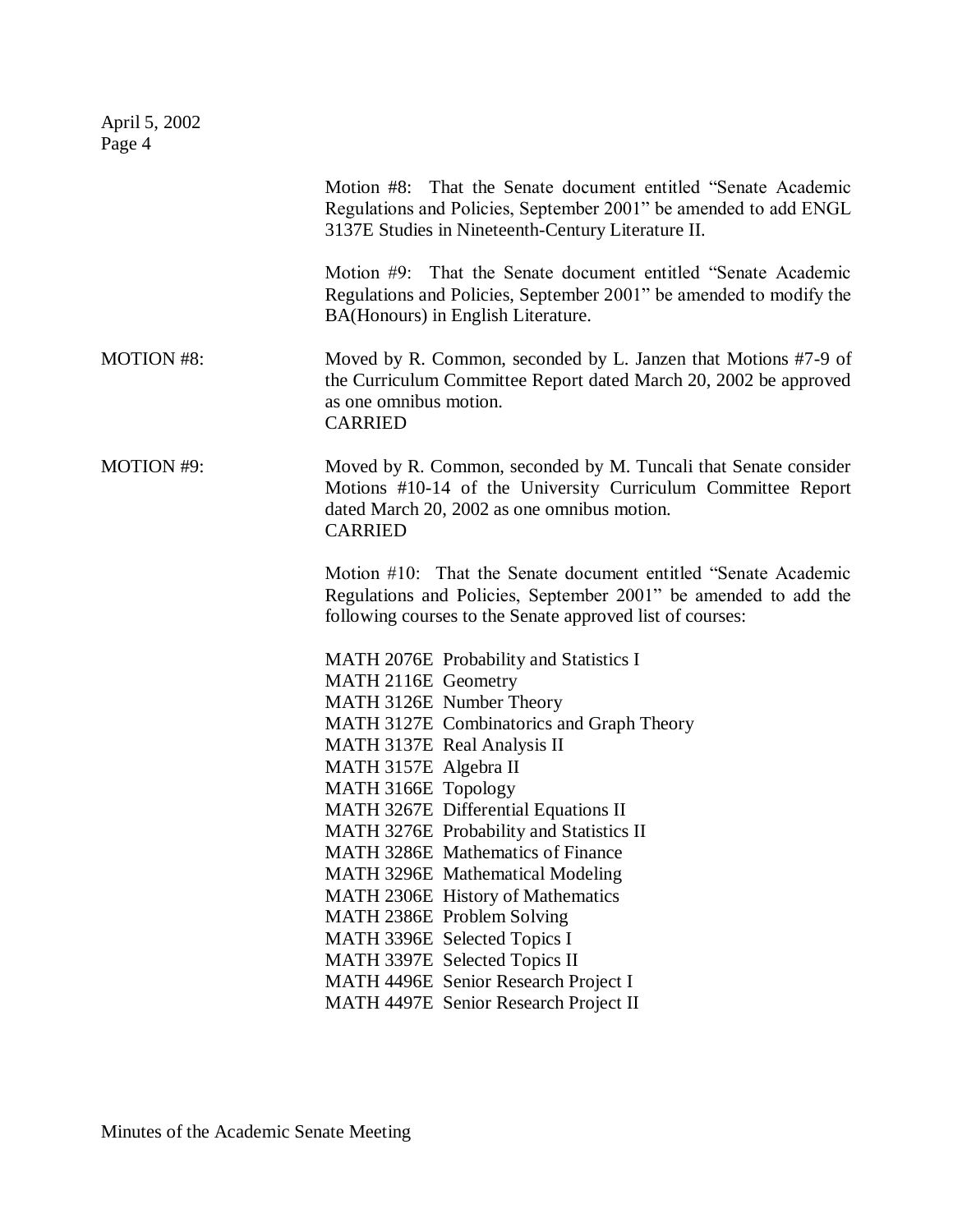|             | Motion #11: That the Senate document entitled "Senate Academic"<br>Regulations and Policies, September 2001" be amended to modify the<br>following Senate approved courses:                                                                                                                                                                                                                              |
|-------------|----------------------------------------------------------------------------------------------------------------------------------------------------------------------------------------------------------------------------------------------------------------------------------------------------------------------------------------------------------------------------------------------------------|
|             | COSC 2206E Mathematical Computation<br>MATH 1046E Analytic Geometry in 2 and 3 Dimensions<br><b>MATH 1056E</b> Discrete Mathematics I<br>MATH 2036E Analysis I<br>MATH 2037E Vector Calculus<br>MATH 2057E Linear Algebra I<br>MATH 3036E Analysis II<br>MATH 3046E Complex Analysis I<br>MATH 3056E Algebra I<br>MATH 3066E Ordinary Differential Equations I                                           |
|             | Motion #12: That the Senate document entitled "Senate Academic"<br>Regulations and Policies, September 2001" be amended to create<br>Mathematics Course Groups and a New Mathematics Course<br>Numbering System.                                                                                                                                                                                         |
|             | Motion #13: That the Senate document entitled "Senate Academic"<br>Regulations and Policies, September 2001" be amended to modify the<br>Program Requirements for BA3(MATH) and BSc3(MATH).                                                                                                                                                                                                              |
|             | Motion #14: That the Senate document entitled "Senate Academic<br>Regulations and Policies, September 2001" be amended to add the<br>new programs: BA (Honours) and BSc (Honours) in Mathematics.                                                                                                                                                                                                        |
| MOTION #10: | Moved by R. Common, seconded by M. Tuncali that Motions #10-14<br>of the University Curriculum Committee dated March 20, 2002 be<br>approved as one omnibus motion.<br><b>CARRIED</b>                                                                                                                                                                                                                    |
| MOTION #11: | Moved by R. Common, seconded by R. Bergquist that the Senate<br>document entitled "Senate Academic Regulations and Policies,<br>September 2001" be amended so that cross-coded courses in the<br>Faculty of Arts and Science be considered in the group in which they<br>are cross-coded for satisfying breadth requirements, regardless of<br>which course the student is registered.<br><b>CARRIED</b> |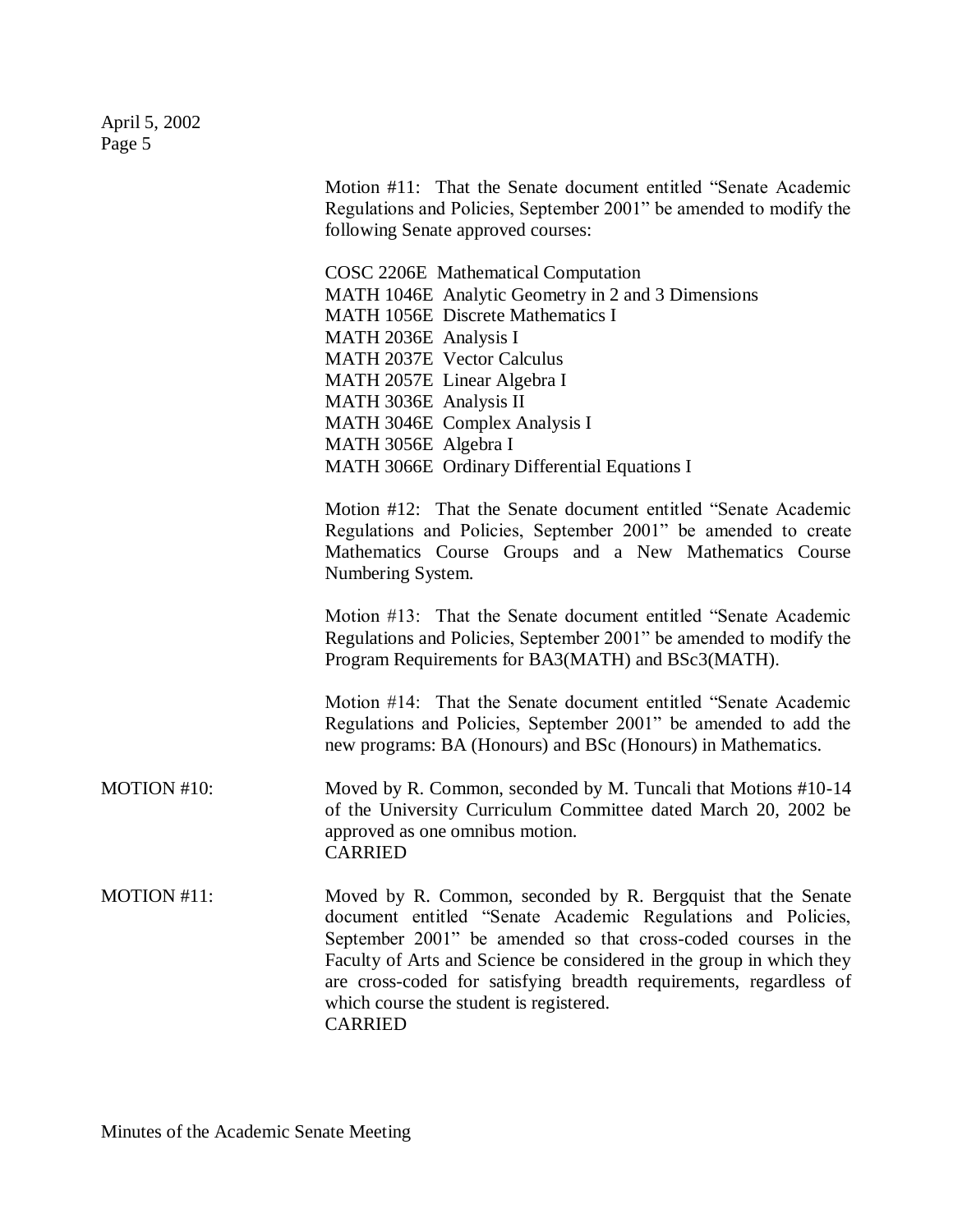MOTION #12: Moved by R. Common, seconded by R. Bergquist that the Senate document entitled "Senate Academic Regulations and Policies, September 2001" be amended so that cross-listed courses in the Faculty of Arts and Science be considered in the group to which they are cross-listed for satisfying breadth requirements. CARRIED

- MOTION #13: Moved by R. Common, seconded by R. Bergquist that the Senate document entitled "Senate Academic Regulations and Policies, September 2001" be amended so that all degree programs in the Faculty of Arts and Science (with the exception of the Bachelor of Business information Systems, the Bachelor of Science in Environmental Biology and Technology, the Bachelor of Science in Environmental Science and Physical Geography, and the Bachelor of Science in Nursing) have a maximum 84 credits in a single discipline for an honours degree and a maximum of 54 credits in a single discipline for a general degree. CARRIED
- MOTION #14: Moved by R. Common seconded by D. Walton that the Senate document entitled "Senate Academic Regulations and Policies, September 2001" be amended so that CLAS 2005E Classical Mythology be cross-listed with Religious Studies. CARRIED
- MOTION #15: Moved by R. Common, seconded by J. Long that Motions #19-21 of the University Curriculum Committee Report dated March 20, 2002 be considered as one omnibus motion. CARRIED

Motion #19: That the Senate document entitled "Senate Academic Regulations and policies, September 2001" be amended to modify the degree requirements for the Bachelor of Arts (3-Year Liberal).

Motion #20: That the Senate document entitled "Senate Academic Regulations and Policies, September 2001" be amended to modify the degree requirements for the Bachelor of Science (3-Year Liberal).

Motion #21: That the Senate document entitled "Senate Academic Regulations and Policies, September 2001" be amended to add the introduction of minors.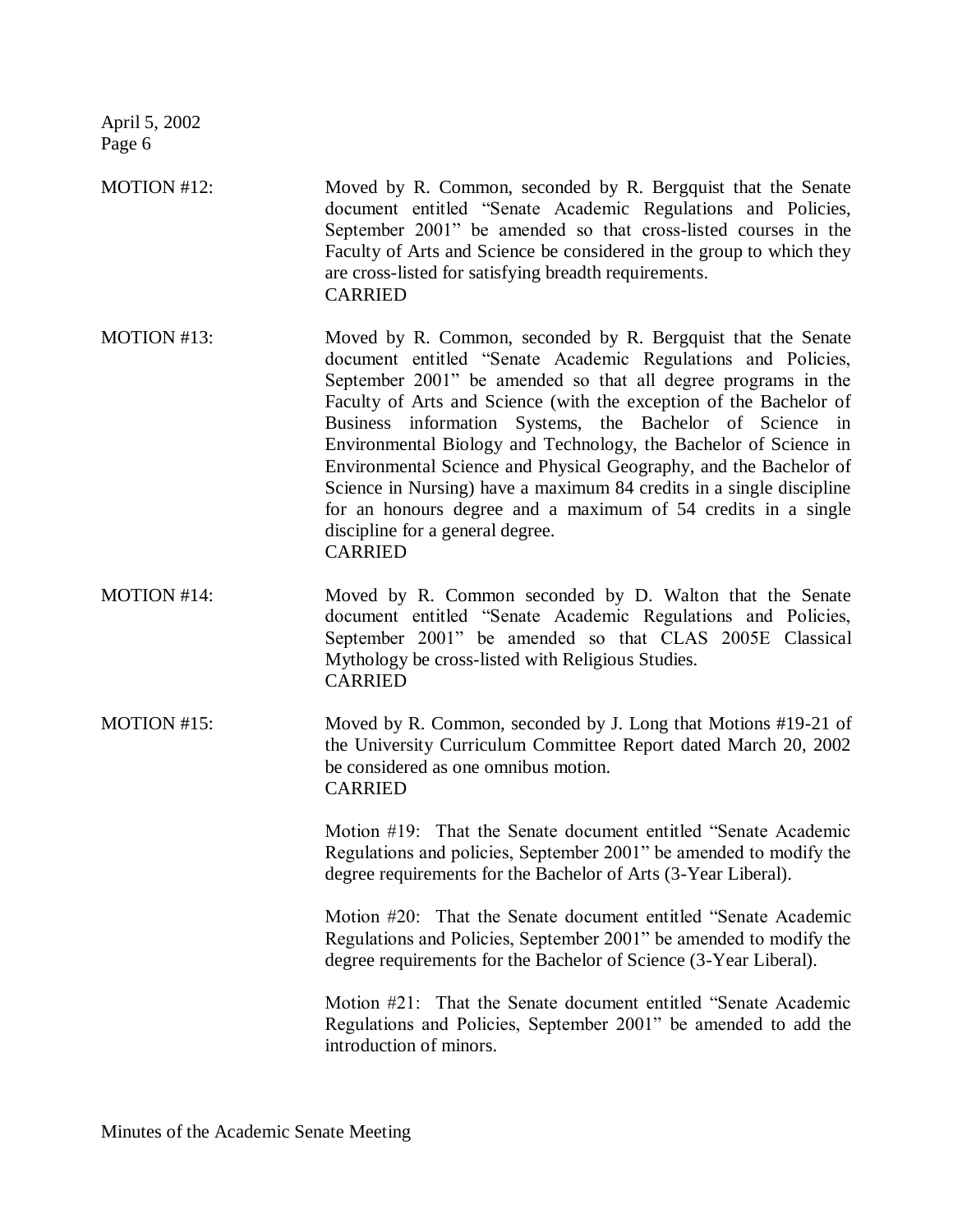| MOTION #16:                                          | Moved by R. Common, seconded by A. Sparkes that Motions #19-21<br>of the University Curriculum Committee Report dated March 20,<br>2002 be approved as one omnibus motion.<br><b>CARRIED</b>                                                |
|------------------------------------------------------|---------------------------------------------------------------------------------------------------------------------------------------------------------------------------------------------------------------------------------------------|
| MOTION #17:                                          | Moved by R. Common, seconded by R. Bergquist that the Senate<br>document entitled "Senate Academic Regulations and Policies,<br>September 2001" be amended to modify the program requirements for<br>the BSc3 in Biology.<br><b>CARRIED</b> |
| <b>Academic Planning Committee</b>                   |                                                                                                                                                                                                                                             |
| <b>MOTION #18:</b>                                   | Moved by L. Frost, seconded by D. Walton that the Report of the<br>Academic Planning Committee dated March 18, 2002 be received.<br><b>CARRIED</b>                                                                                          |
| MOTION #19:                                          | Moved by L. Frost, seconded by D. Brackenreed that Senate<br>recommend to the Board, the addition of a new tenure track position<br>in Educational Leadership/Research Methodology in the Faculty of<br>Education.<br><b>CARRIED</b>        |
| <b>Library Committee</b>                             |                                                                                                                                                                                                                                             |
| MOTION #20:                                          | Moved by L. Patriquin, seconded by L. Frost that the Report of the<br>Library Committee dated March 22, 2002 be received.<br><b>CARRIED</b>                                                                                                 |
| <b>Appointments, Promotions and Tenure Committee</b> |                                                                                                                                                                                                                                             |
| MOTION #21:                                          | Moved by L. Frost, seconded by J. Baffoe that the Report of the<br>Appointments, Promotions and Tenure Committee dated March 22,<br>2002 be received.<br><b>CARRIED</b>                                                                     |
| <b>Student Affairs Committee</b>                     |                                                                                                                                                                                                                                             |
| February 15, 2002 Report                             |                                                                                                                                                                                                                                             |
| MOTION #22:                                          | Moved by H. Vail, seconded by G. Olsen that the Report of the<br>Student Affairs Committee dated February 15, 2002 be received.<br><b>CARRIED</b>                                                                                           |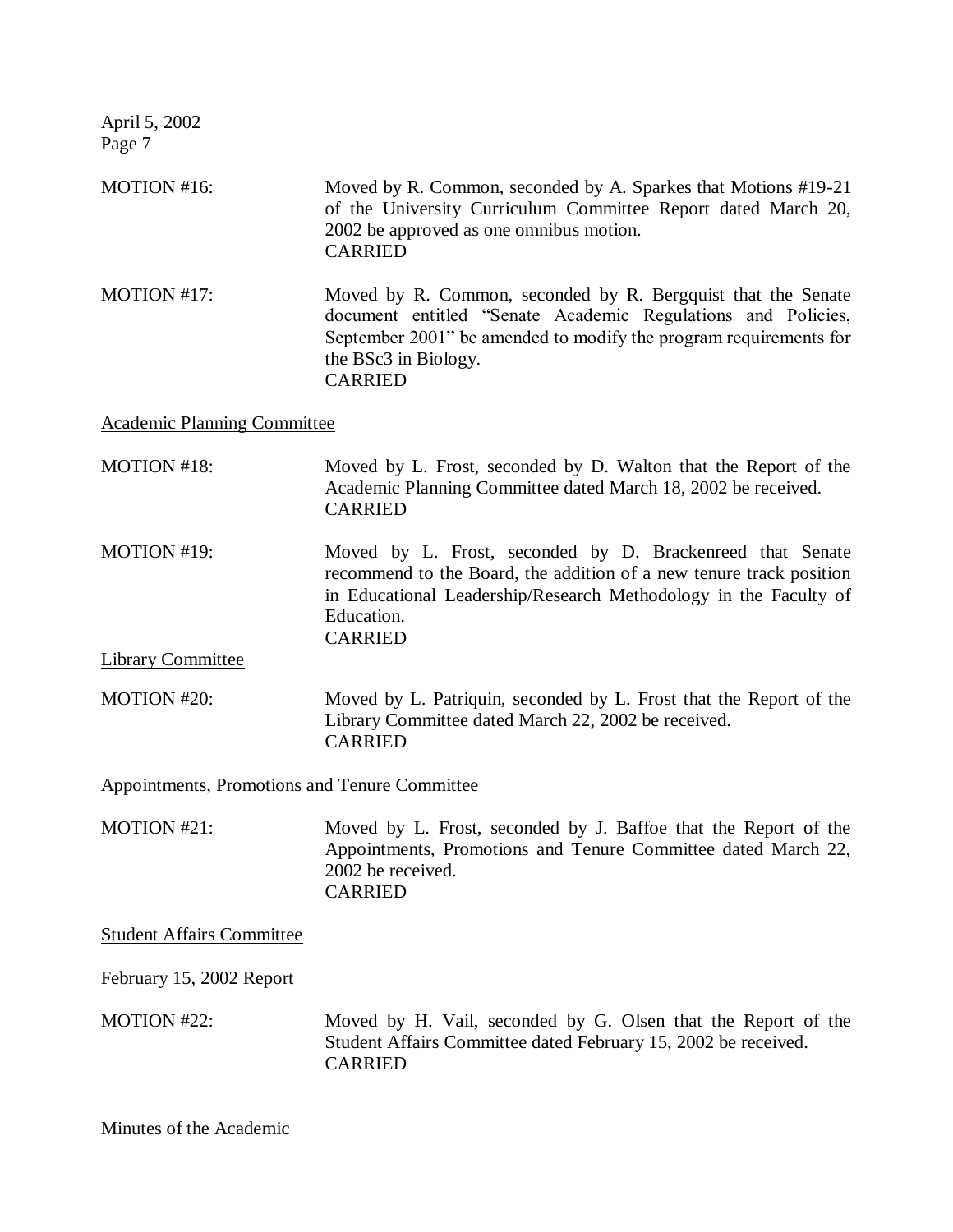March 25, 2002 Report

| MOTION #23:           | Moved by H. Vail, seconded by W. Richardson that the Report of the<br>Student Affairs Committee dated March 25, 2002 be received.<br><b>CARRIED</b>                                                                                                                                                                                     |
|-----------------------|-----------------------------------------------------------------------------------------------------------------------------------------------------------------------------------------------------------------------------------------------------------------------------------------------------------------------------------------|
| <b>ELECTIONS</b>      |                                                                                                                                                                                                                                                                                                                                         |
| MOTION #24:           | Moved by D. Marshall, seconded by A. Sparkes that Senate hold an<br>election to elect one Arts and Science representative and one<br>Education representative to serve on the Chancellor's Award for<br>Excellence in Teaching Committee.<br><b>CARRIED</b>                                                                             |
|                       | H. Langford nominated T. Horton<br>R. Bergquist nominated J. Baffoe                                                                                                                                                                                                                                                                     |
| MOTION #25:           | Moved by D. Lawrence, seconded by A. Sparkes that nominations<br>cease.<br><b>CARRIED</b>                                                                                                                                                                                                                                               |
|                       | Acclaimed: T. Horton, J. Baffoe                                                                                                                                                                                                                                                                                                         |
| <b>OTHER BUSINESS</b> |                                                                                                                                                                                                                                                                                                                                         |
| MOTION #26:           | Moved by D. Marshall, seconded by D. Brackenreed that the<br>Guidelines for Faculty Selection Procedures be amended in section<br>5.2 by replacing the final two paragraphs with the following wording:                                                                                                                                 |
|                       | In the case of Senate-established search committees for tenure track<br>positions, all recommendations for tenured or probationary<br>appointments will be approved by Senate for recommendation to the<br>President. Limited term recommendations will be reported to Senate<br>for information and forwarded to the appropriate Dean. |
|                       | In the case of Senate-established search committees for non-tenure<br>track positions, all recommendations for limited term or other<br>appointments shall be reported to Senate for information.<br><b>CARRIED</b>                                                                                                                     |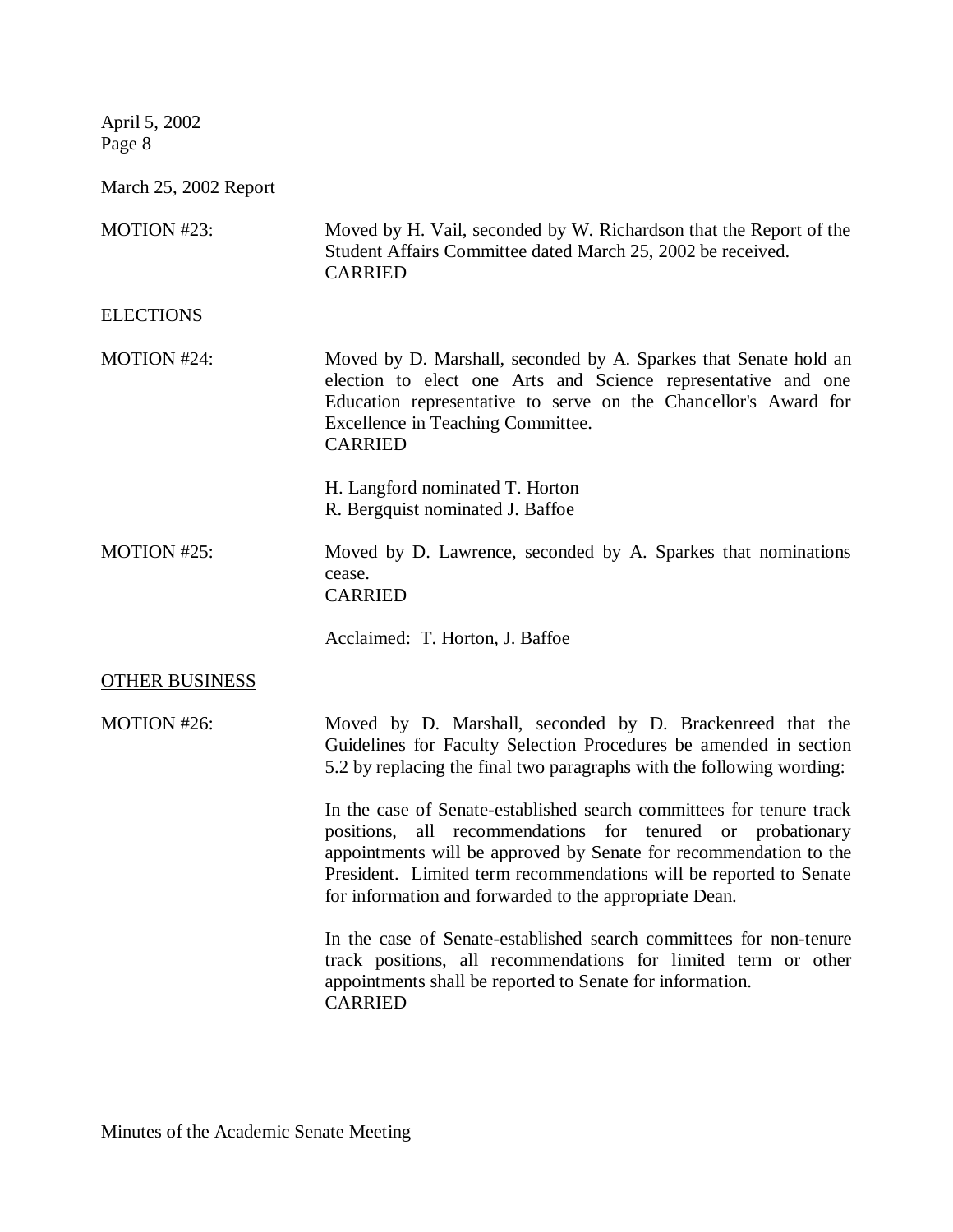NEW BUSINESS

| MOTION #27:                            | Moved by E. Mattson, seconded by J. Mroczkowski that Senate<br>consider receipt of the Report of the Senate Arts and Science<br>Selection Committee for Geography dated April 2, 2002.<br><b>CARRIED</b>                                                                                                        |
|----------------------------------------|-----------------------------------------------------------------------------------------------------------------------------------------------------------------------------------------------------------------------------------------------------------------------------------------------------------------|
| MOTION #28:                            | Moved by E. Mattson, seconded by L. Frost that the Report of the<br>Senate Arts and Science Selection Committee for Geography dated<br>April 2, 2002 be received.<br><b>CARRIED</b>                                                                                                                             |
| MOTION #29:                            | Moved by E. Mattson, seconded by L. Frost that Senate recommend<br>to the Board through the President or Vice-President Academic that<br>Dr. James LeClair be offered a four-year probationary appointment as<br>Assistant Professor for the tenure track position in Geography.<br><b>CARRIED</b>              |
| MOTION #30:                            | Moved by F. Noël, seconded by E. Mattson that Senate consider<br>receipt of the Report of the Senate Arts and Science Selection<br>Committee for American History dated April 2, 2002.<br><b>CARRIED</b>                                                                                                        |
| MOTION #31:                            | Moved by F. Noël, seconded by L. Janzen that the Report of the<br>Senate Arts and Science Selection Committee for American History<br>dated April 2, 2002 be received.<br><b>CARRIED</b>                                                                                                                        |
| MOTION #32:                            | Moved by F. Noël. Seconded by G. Olsen that Senate recommend to<br>the Board through the President or Vice-President Academic that<br>Barbara Lorenzkowski<br>be offered a four-year probationary<br>appointment as Assistant Professor for the tenure track position in<br>American History.<br><b>CARRIED</b> |
| MOTION #33:                            | Moved by R. Common, seconded by J. Buley that Senate consider<br>receipt of the Report of the Senate Education Selection Committee<br>dated April 3, 2002.<br><b>CARRIED</b>                                                                                                                                    |
| MOTION #34:                            | Moved by R. Common, seconded by G. Laronde that the Report of<br>the Senate Education Selection Committee dated April 3, 2002 be<br>received.<br><b>CARRIED</b>                                                                                                                                                 |
| Minutes of the Academic Senate Meeting |                                                                                                                                                                                                                                                                                                                 |

Minutes of the Academic Senate Meeting